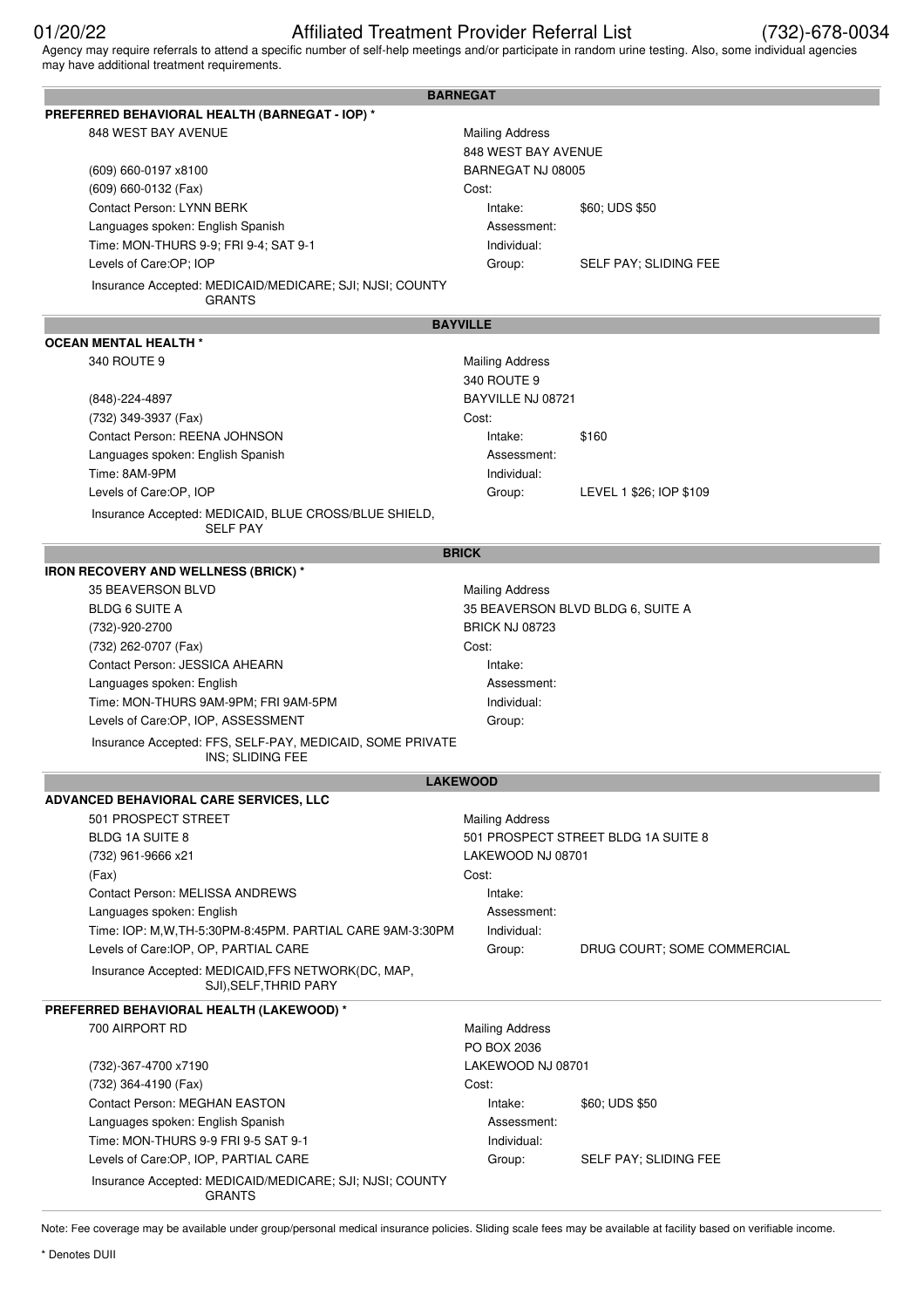#### **LANOKA HARBOR** 01/20/22 Affiliated Treatment Provider Referral List (732)-678-0034

**MANAHAWKIN**

#### **AGAPE COUNSELING SERVICE(Lanoka Harbor)** 815 US HIGHWAY 9 Mailing Address

(609)-242-0086 LANOKA HARBOR NJ 08734 (609) 242-0087 (Fax) Cost: Contact Person: LYNETTE LEMING HOULE Intake: FAMILY SESSION \$100 Languages spoken: English Spanish Assessment: \$150; LEVEL 1 \$30; UDS \$25 Time: MN, WED, THUR & FRI 3-10PM INDIVIDUAL: \$40; LEVEL 2 GROUP \$90 Levels of Care:OP, IOP **Group:** Group: SJI (NO PERSONAL CHECKS Insurance Accepted: MEDICAID, CASH, MONEY ORDER, CREDIT CARD/SELF PAY

# 815 US HIGHWAY 9

**ACENDA (MANAHAWKIN) \***

#### 399 NORTH MAIN STREET Mailing Address UNIT 1 P O BOX 310 (844)-422-3632 x2166 MENDHAM NJ 07945 (732) 875-1091 (Fax) Cost: Contact Person: SHAINA TINSLEY **Intake:** \$225

Levels of Care:IOP, OP Group: \$75; IOP \$125; UDS \$15 Insurance Accepted: STATE INITIATIVES, SELF PAY, MEDICAID

## Languages spoken: English Assessment: Time: MON/TUES 9-9:30; W 9-7:30; TH 9-9:10; FRI 9-5 Individual: INDIV 30-44 MINS \$70; 45+ MINS \$125

**TOMS RIVER**

|                                           | <b>INTEGRITY HOUSE, INC *</b>                                                 |                                                 |                                            |  |  |
|-------------------------------------------|-------------------------------------------------------------------------------|-------------------------------------------------|--------------------------------------------|--|--|
|                                           | 310 MAIN STREET                                                               | <b>Mailing Address</b>                          |                                            |  |  |
|                                           | SUITE 3B                                                                      | 310 MAIN STREET SUITE 3B<br>TOMS RIVER NJ 08753 |                                            |  |  |
|                                           | (732)-569-3736                                                                |                                                 |                                            |  |  |
|                                           | (201) 604-5433 (Fax)                                                          | Cost:                                           |                                            |  |  |
|                                           | Contact Person: JESSICA KAUFMAN                                               | Intake:                                         | \$157.94; LEVEL 1 \$27.50; FAMILY \$113.94 |  |  |
|                                           | Languages spoken: English                                                     | Assessment:                                     | LEVEL 2 \$109.48; UDS \$2.50               |  |  |
|                                           | Time: Wed 9-5; Mon & Thurs 4-7                                                | Individual:                                     | \$90.26; MAP; COUNTY; SLIDING FEE          |  |  |
|                                           | Levels of Care:OP; IOP; PC (BREATHALYZER \$4.50)                              | Group:                                          | \$24.75; PC \$70.48; UDS \$8; IOP \$98.53  |  |  |
|                                           | Insurance Accepted:                                                           |                                                 |                                            |  |  |
| IRON RECOVERY AND WELLNESS (TOMS RIVER) * |                                                                               |                                                 |                                            |  |  |
|                                           | 226 MAIN STREET                                                               | <b>Mailing Address</b><br>226 MAIN STREET       |                                            |  |  |
|                                           |                                                                               |                                                 |                                            |  |  |
|                                           | (732)-244-1600                                                                | TOMS RIVER NJ 08753                             |                                            |  |  |
|                                           | (732) 349-5532 (Fax)                                                          | Cost:                                           |                                            |  |  |
|                                           | <b>Contact Person: BRITNEY GARTNER</b>                                        | Intake:                                         |                                            |  |  |
|                                           | Languages spoken: English                                                     | Assessment:                                     |                                            |  |  |
|                                           | Time: MON-THURS 9AM-9PM FRI 9AM-5PM SAT 8:30-12PM                             | Individual:                                     |                                            |  |  |
|                                           | Levels of Care:OP, IOP, ASSESSMENT                                            | Group:                                          |                                            |  |  |
|                                           | Insurance Accepted: FFS, SELF-PAY, MEDICAID, SOME PRIVATE<br>INS: SLIDING FEE |                                                 |                                            |  |  |
|                                           | PREFERRED BEHAVIORAL HEALTH (TOMS RIVER) *                                    |                                                 |                                            |  |  |
|                                           | 1191 LAKEWOOD ROAD                                                            | <b>Mailing Address</b>                          |                                            |  |  |
|                                           |                                                                               | 1191 LAKEWOOD ROAD                              |                                            |  |  |
|                                           | (732)-323-3664 x6128                                                          | TOMS RIVER NJ 08755                             |                                            |  |  |
|                                           | (Fax)                                                                         | Cost:                                           |                                            |  |  |
|                                           | Contact Person: COLLEEN LANE                                                  | Intake:                                         | \$60; UDS \$50                             |  |  |
|                                           | Languages spoken: English Spanish                                             | Assessment:                                     |                                            |  |  |
|                                           | Time: MON-THURS 9-9; FRI 9-4; SAT-BY APPOINTMENT                              | Individual:                                     |                                            |  |  |
|                                           | Levels of Care:OP; IOP                                                        | Group:                                          | SELF PAY: SLIDING FEE                      |  |  |

Insurance Accepted:

Note: Fee coverage may be available under group/personal medical insurance policies. Sliding scale fees may be available at facility based on verifiable income.